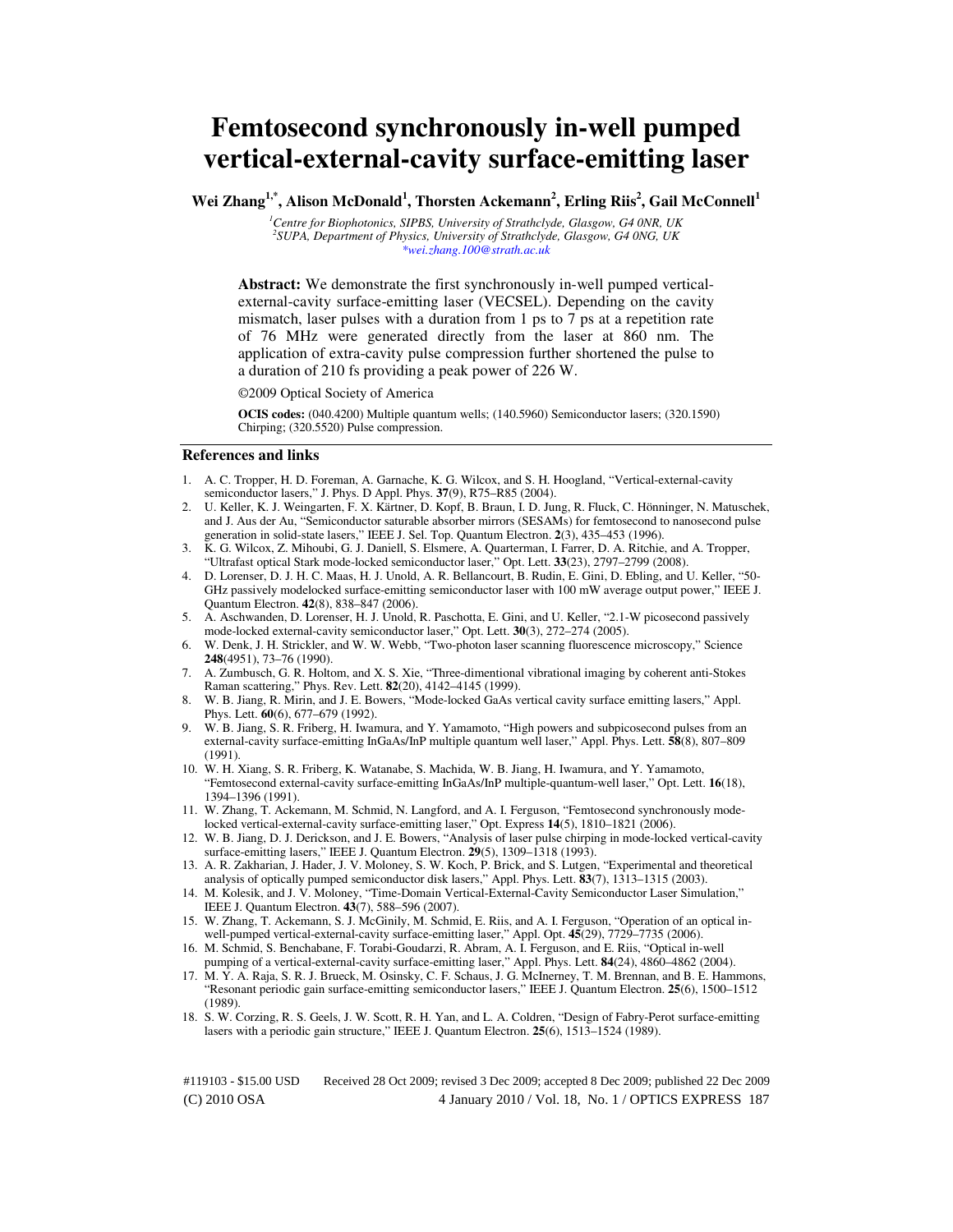- 19. S. J. McGinily, R. H. Abram, K. S. Gardner, E. Riis, A. I. Ferguson, and J. S. Roberts, "Novel gain medium design for short-wavelength vertical-external-cavity surface-emitting laser," IEEE J. Quantum Electron. **43**(6), 445–450 (2007).
- 20. C. P. Ausschnitt, R. K. Jain, and J. P. Heritage, "Cavity length detuning characteristics of the synchronously mode-locked CW dye laser," IEEE J. Quantum Electron. **15**(9), 912–917 (1979).
- 21. U. Morgner, and F. Mitschke, "Drift instabilities in the pulses from cw mode-locked lasers," Phys. Rev. E Stat. Phys. Plasmas Fluids Relat. Interdiscip. Topics **58**(1), 187–192 (1998).
- 22. C. H. Henry, "Theory of the linewidth of semiconductor lasers," IEEE J. Quantum Electron. **18**(2), 259–264 (1982).
- 23. G. P. A. Malcolm, and A. I. Ferguson, "Synchronously pumped continuous-wave dye laser pumped by a modelocked frequency-doubled diode-pumped Nd:YLF laser," Opt. Lett. **16**(11), 814–816 (1991).
- 24. G. McConnell, and E. Riis, "Ultra-short pulse compression using photonic crystal fibre," Appl. Phys. B **78**(5), 557–563 (2004).

## **1. Introduction**

Vertical-external-cavity surface-emitting lasers (VECSELs) have been demonstrated to produce high continuous wave (CW) average output powers with excellent beam quality [1]. These are mainly optically pumped multiple quantum well (MQW) based semiconductor lasers offering flexibility in lasing and pump wavelengths arising from band-gap engineering. The external cavity geometry is controlling the spatial and longitudinal mode properties of the output. It provides the possibility of inserting e.g. birefringent or dispersive elements into the cavity as well as allowing an independent and accurate control of the cavity length. In addition, a broad gain bandwidth makes VECSELs an attractive source for ultra-short pulse generation. To date, most successful experiments have focused on passive mode locking using a semiconductor saturable absorber mirror (SESAM) [2] resulting in the generation of sub-500 fs pulses [3] at high repetition rates [4] with high average output powers [5]. These devices operate in a regime commensurate with the requirements of optical communications systems. However, the short energy storage time in the semiconductor gain medium favors the high repetition rates achieved and results in a relatively modest peak power of the individual pulse of order up to  $\sim$ 100 W [3, 5]. This makes them unsuitable for biological imaging applications, e.g. two photon microscopy [6] and coherent anti-Stokes Raman scattering (CARS) microscopy [7], where higher peak power pulses are required to increase the efficiency of the nonlinear optical processes. Indeed, operation at low repetition rates (10-100 MHz) is actually preferable to due to the lifetimes of the fluorescent markers typically used in biological imaging.

Synchronously pumped mode-locking of a VECSEL offers the potential for producing high peak power pulses at a repetition rate in the tens to hundreds of MHz range. Previous studies [8–11] have demonstrated femtosecond pulses with kW peak powers (after extracavity pulse compression). The temporal profiles of the pulses directly generated from the lasers are generally tens of picoseconds wide with a strong chirp originating from self phase modulation (SPM) in the laser amplifier due to optical pumping and gain saturation [12]. It should, however, be noted that all of these early studies are based on the standard VECSEL pumping technique of exciting carriers in the relatively wide barrier layers between the quantum wells. These systems are characterized by a large amount of chirp while the carrier capture time of  $\sim$ 20 ps [13, 14] limits the speed of gain dynamics. For an optical in-well pumped system [15, 16], where the carriers are generated directly in the QWs, the carrier transportation time is eliminated. The faster build-up of the gain will affect the pulse shape and potentially lead to a reduction of the chirp. Furthermore, in-well pumping increases the range of pump sources suitable for a specific VECSEL wavelength. For example, barrier pumping of 850 nm lasers typically requires a mode-locked pump source with a wavelength shorter than 700 nm. This spectral range is primarily served by the technically demanding colliding pulse dye lasers.

In this paper, we report the first operation of a synchronously in-well pumped VECSEL. The laser produced a maximum output power of  $11.8$  mW at  $\sim 865$  nm. Depending on the amount of the cavity length mismatch, 1 ps to 7 ps pulses were generated directly by the laser oscillator. Effective pulse compression was achieved by using either a photonic crystal fiber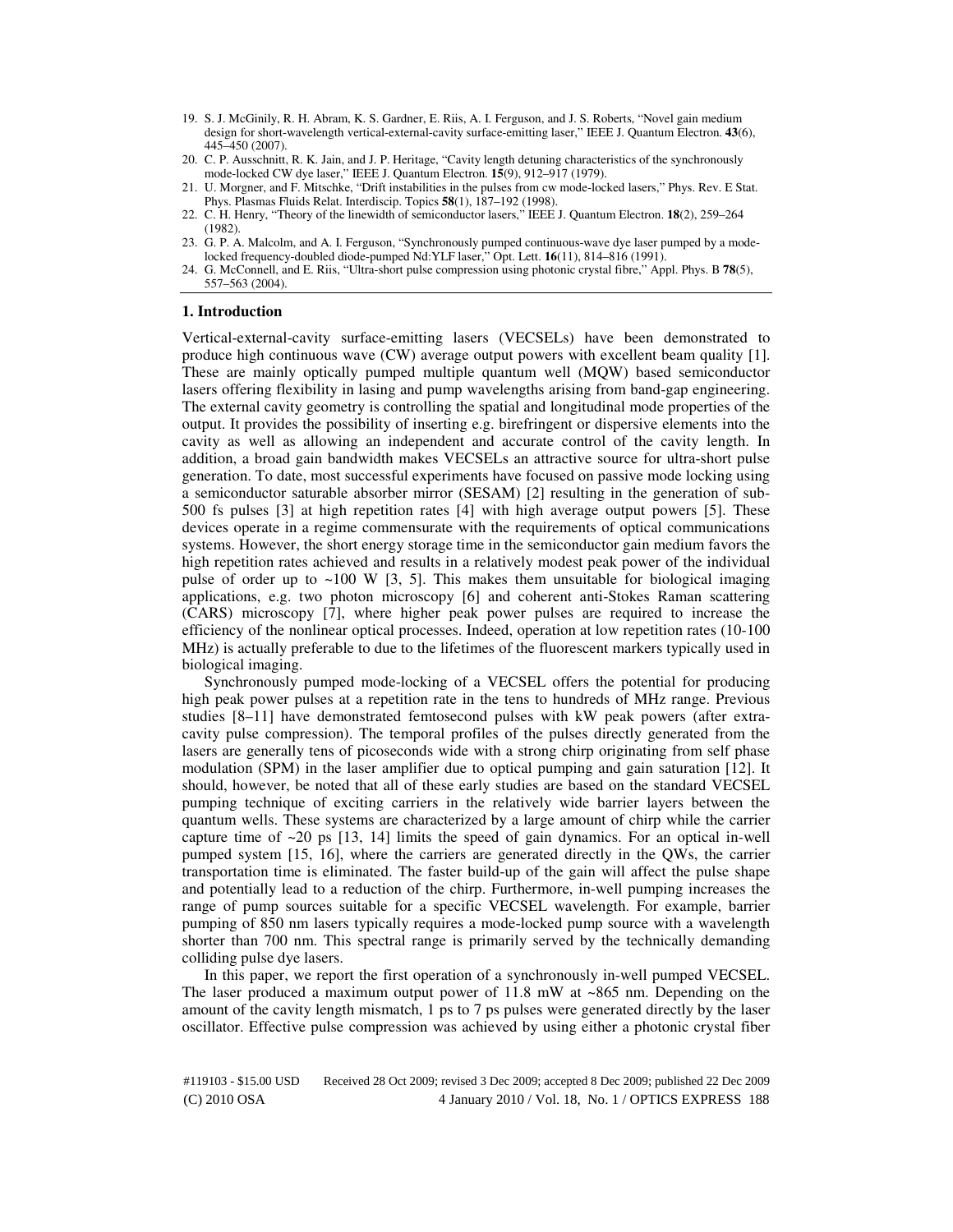(PCF) or a standard telecommunication fiber. Pulses as short as 210 fs were obtained with a peak power of 226 W.



Fig. 1. , Schematic setup of the synchronously pumped VECSEL; output pulses were observed either directly or after compression by a PCF or a telecom fiber; the fiber coupling lenses L1 and L2 were anti-reflection coated aspheric lenses; for the PCF based compressor, L1, f=3.3 mm and NA=0.68 and L2, f=2.75 mm and NA=0.65; for the telecom fiber based compressor, L1, f=6.24 mm and NA=0.4 and L2, f=2.75 mm and NA=0.65. Details of the MQW gain structure are given in the text.

#### **2. Experimental setup**

The schematic structure of the VECSEL gain element and the laser cavity are shown in Fig. 1. The VECSEL wafer used in this work was grown by MOCVD. It was originally designed for conventional barrier pumping. A semiconductor Bragg mirror was first deposited on top of a GaAs wafer. This high-reflectivity (HR) mirror has its central wavelength at 850 nm for normal incidence and a bandwidth of 85 nm FWHM. Above the mirror is a 17 QW strain compensated gain structure with a peak emission at 850 nm. The 10 nm wide wells are separated by approximately half a wavelength of AlGaAs. A further layer of AlGaAs is added on top of the gain structure to increase the total length of the micro-cavity to 2.55  $\mu$ m. This corresponds to an anti-resonant structure at 850 nm. Compared with a resonant gain structure [17, 18], the anti-resonant design minimizes spectral filtering and thus provides a larger gain bandwidth beneficial for wavelength tuning and generation of ultra-short pulses through mode-locking. Finally, a 20 nm layer of GaAsP was added to prevent oxidation. A detailed discussion and characterization of the material is reported by McGinily *et al.* [19]. The bandgap of the AlGaAs barriers is 1.748 eV corresponding to a wavelength of 710 nm so wavelengths longer than this are only absorbed by the quantum wells. Due to the correspondingly smaller volume of absorbing material the absorption is significantly reduced. It is therefore desirable to choose an in-well pumping wavelength that is sufficiently long to be reflected by the Bragg mirror and sent through the MQW region a second time (or potentially recycled several times with a more sophisticated pumping scheme).

A 3 mm × 3 mm sized VECSEL sample was cleaved from the wafer and then bonded to a water-cooled copper block by using indium foil. The whole copper block was maintained at a stable temperature of 1.7 °C. The back surface of the sample was roughened to minimize the etalon effect of the substrate layer. The laser cavity consisted of the HR Bragg mirror, a HR curved mirror with 150 mm radius of curvature, two plane HR mirrors and a wedged output coupling mirror with a reflectivity of 99.4% at 850 nm. The output coupler was mounted on a translation stage providing fine cavity length adjustment. The external cavity was designed to have a mode size of 20  $\mu$ m in radius on the sample and the total cavity length was designed to match the cavity length of the pump laser. The 140 fs pump pulses at a repetition rate of 76 MHz were generated by a commercial Ti:Sapphire laser (Mira 900F, Coherent Inc.). The pump pulses were focused into the gain medium by a lens with a focus length of 60 mm to match the pump mode to the laser cavity mode. The maximum pump power at the VECSEL gain medium was about 480 mW in the 800 nm wavelength region.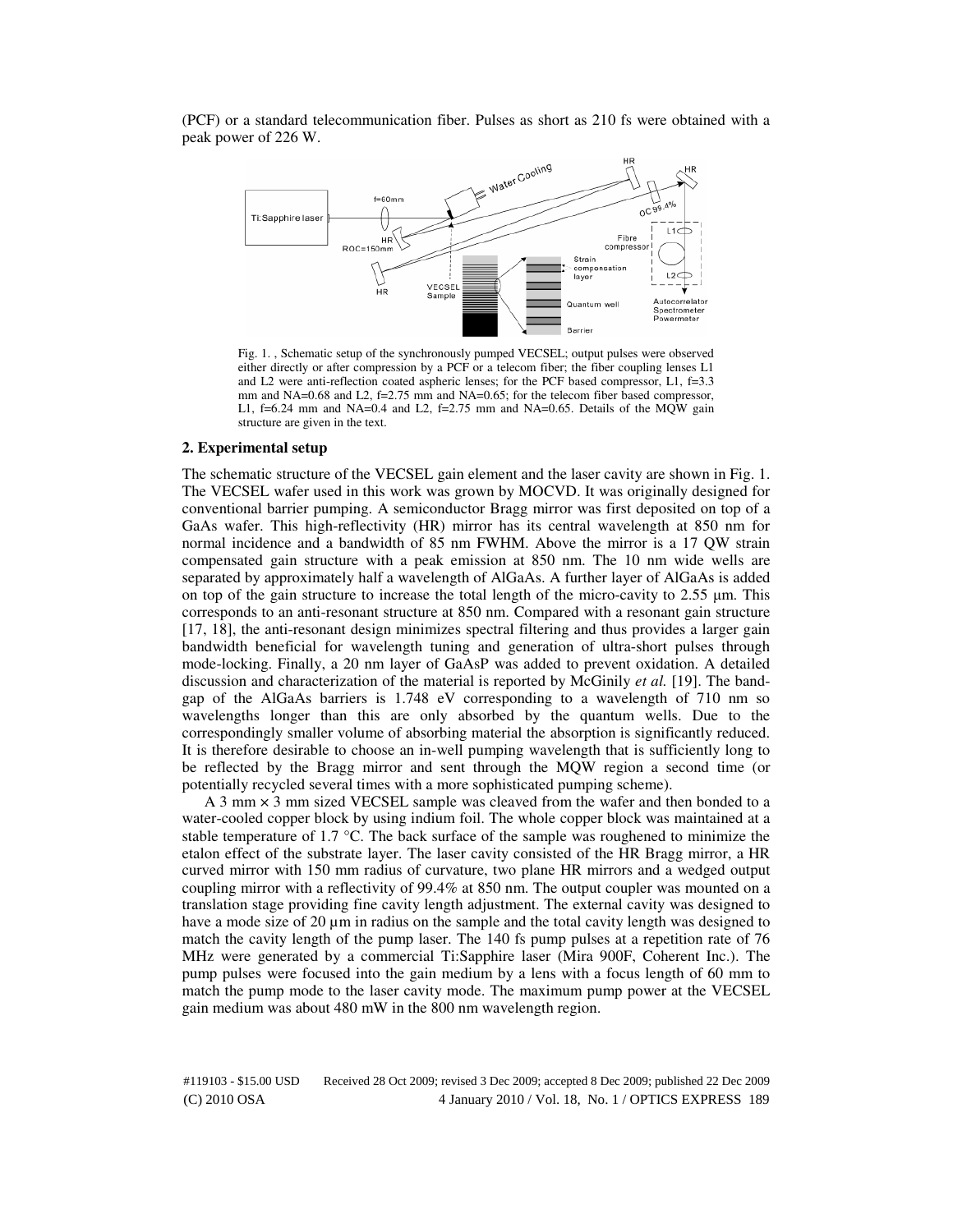## **3. Experimental results**

The VECSEL was synchronously mode-locked by matching the external cavity length to that of the pump laser. The maximum output power was obtained at a pump wavelength of 793 nm where the reflected pump power was measured to be 200 mW. Hence 280 mW was absorbed. The corresponding output power was 11.8 mW. Threshold was reached at an unreflected pump power of 69 mW. The corresponding slope efficiency of 5.8% is in good agreement with the 6% observed under CW operation of a gain element from the same wafer [15]. It is worth noting that the CW experiment used a gain element, that was capillary bonded to a single-crystal diamond heat spreader to enable high-power  $(\sim 1W)$  operation. In a modelocked laser this additional intra-cavity element can provide undesirable modulation of the gain resulting in pulse stretching. Hence, the diamond heat spreader was not implemented in the present experiment. However, no thermal rollover was observed suggesting that higher output powers could be obtained by using a more powerful pump source.



Fig. 2. , VECSEL power and peak wavelength at different cavity lengths (a); autocorrelation traces (dotted curves) and their Lorentzian fits (solid curves) as well as the corresponding spectra of the VECSEL output at different cavity lengths (b).

The characteristics of the VECSEL output at different cavity lengths were also investigated. We refer to the optimal cavity position (mismatch 0) as the cavity length, where the highest net gain is seen by the laser pulse and the maximum average power is obtained. Figure 2(a) shows the VECSEL output power and the peak wavelength as a function of the cavity length mismatch. For both quantities abrupt changes were observed in a narrow region 3 µm either side of the optimum point. At either end of the observed range the peak wavelength of the VECSEL was ~857 nm while it increased to 865 nm at a cavity detuning of  $\sim$ 1 µm, where the spectrum also broadened to  $\sim$ 7 nm. The qualitative behavior of a strong redshift at maximum output power is similar to what has previously been observed for other synchronously pumped systems [11, 20, 21]. The observed tendency for the peak wavelength vs. mismatch is also confirmed by numerical simulations of a synchronously barrier-pumped VECSEL [14], though we caution that Ref [14]. reports only results for two values of the mismatch. One contributing factor for the wavelength shift might be that the background carrier density during the pulse is higher for the mismatched cavity than for the optimal one because the lower output power indicates that fewer carriers undergo stimulated emission. Due to phase-amplitude coupling described by the line-width enhancement factor [22] this implies that the refractive index is lower, which leads to a blue-shift of the wavelength experiencing resonant periodic gain. In addition, the gain peak is blue-shifted for higher carrier density. Furthermore, chirping might be significant [12]. If the cavity is too short/long, the laser will favor a wavelength travelling slower/faster through the gain medium. As we will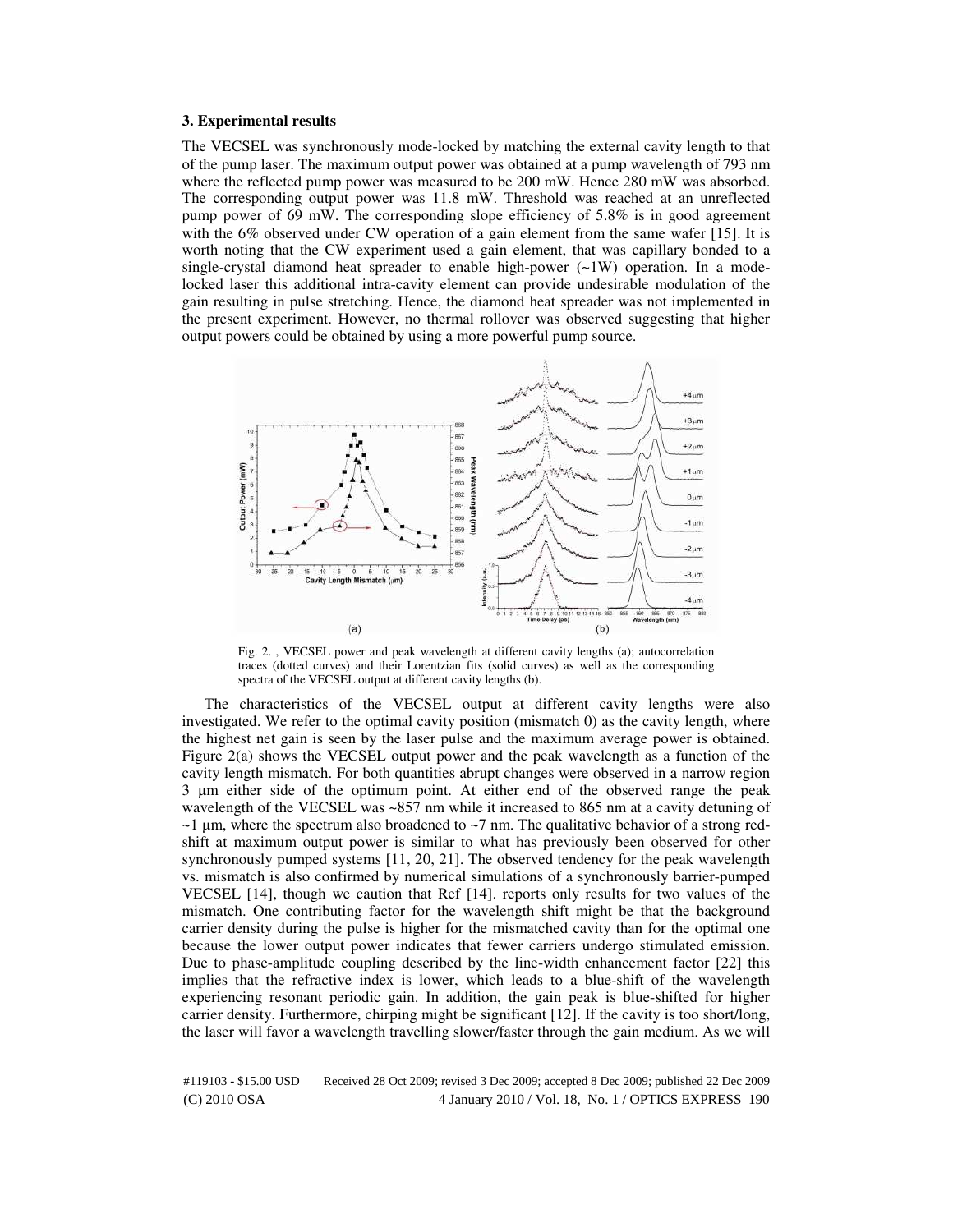show below, the GVD changes from positive (up-chirp) to negative (down-chirp) across the pulse, which corresponds to a blue-shift in both cases. The widening of the spectrum near the centre of the range coincides with a position where the chirp is expected to be almost linear offering the prospect of short pulses after extra-cavity compression.

The autocorrelation of the laser pulse was also recorded and considerable variations again observed in the −4 µm to +4 µm region. The autocorrelation traces and spectra in this detuning range are shown in Fig. 2(b). As the laser cavity was shortened from  $+4$  um to 0 um, the FWHM of the autocorrelation first narrowed from 12 ps to 6.4 ps, then quickly broadened to about 14 ps and finally decreased to 5 ps again. In the positive detuning region, a strong coherent spike was present in the autocorrelation function [11, 21]. From 0  $\mu$ m to  $-4 \mu$ m, the autocorrelation width narrowed continuously from 5 ps to 2 ps. Further cavity shortening only resulted in a drop of gain seen by the laser pulse and corresponding reduction in output power.

The spectral bandwidth of the pulses generated around the optimal position was around 7 nm with a time-bandwidth products ranging from 7 to 17.5. Synchronously pumped modelocked lasers are often observed to display a Lorentzian pulse shape [23] with a theoretical time-bandwidth product of 0.22. Thus, our measurements indicate strong chirping of the pulse. By recording the pulse width after passing the laser output through a 10 cm long glass rod with a dispersion of  $\sim$ 100 fs/nm the sign of the chirp was found to be different on the two sides of the position where the spectral bandwidth was broadest  $(+1 \mu m)$ . The pulse generated with a shorter cavity was up-chirped while it was down-chirped with a longer cavity. This agrees well with the observations for the synchronously barrier pumped VECSELs [9–11] and the qualitative features of this can be understood from the model for the GVD of synchronously pumped VECSELs [12]. For negative cavity detunings the frequency chirp is relatively small and negative (dominated by SPM via optical pumping) resulting in the observed clean spectra with narrow bandwidth. The notable feature of the broad, chirped pulse on the positive displacement side around  $+1$   $\mu$ m is caused by the strong chirp near the peak of the gain, where the SPM is most strongly affected by gain saturation.



Fig. 3. , Autocorrelation trace of the compressed pulse (a) with a PCF at −0.5 µm cavity length and (b) with an 8.5 m long telecom fiber at +1.5 µm cavity length; the insets are the corresponding spectra after the compression fiber.

Extra-cavity dispersion compensation was implemented by using a 2 m long PCF with a zero dispersion wavelength of 810 nm (NL-2.5-810, NKT Photonics A/S) or an 8.5 m long standard telecom fiber. The PCF with a negative GVD of 70 ps/km·nm at 860 nm was employed to compensate the positive chirp of the pulse in short cavities. Since PCFs are well known to be highly nonlinear, the nonlinearity induced SPM could potentially result in additional pulse compression [24]. However, no evidence of spectral broadening was observed after the fiber. As shown in Fig. 3(a), effective pulse compression was obtained when the laser cavity was slightly detuned to  $-0.5$  µm. The best fit to this autocorrelation trace is a Lorentzian pulse shape corresponding to a pulse duration of 210 fs. The spectral bandwidth measured after the PCF was 3.3 nm corresponding to a time-bandwidth product of 0.28, which is close to the Fourier transform limit of 0.22. The average power after the PCF